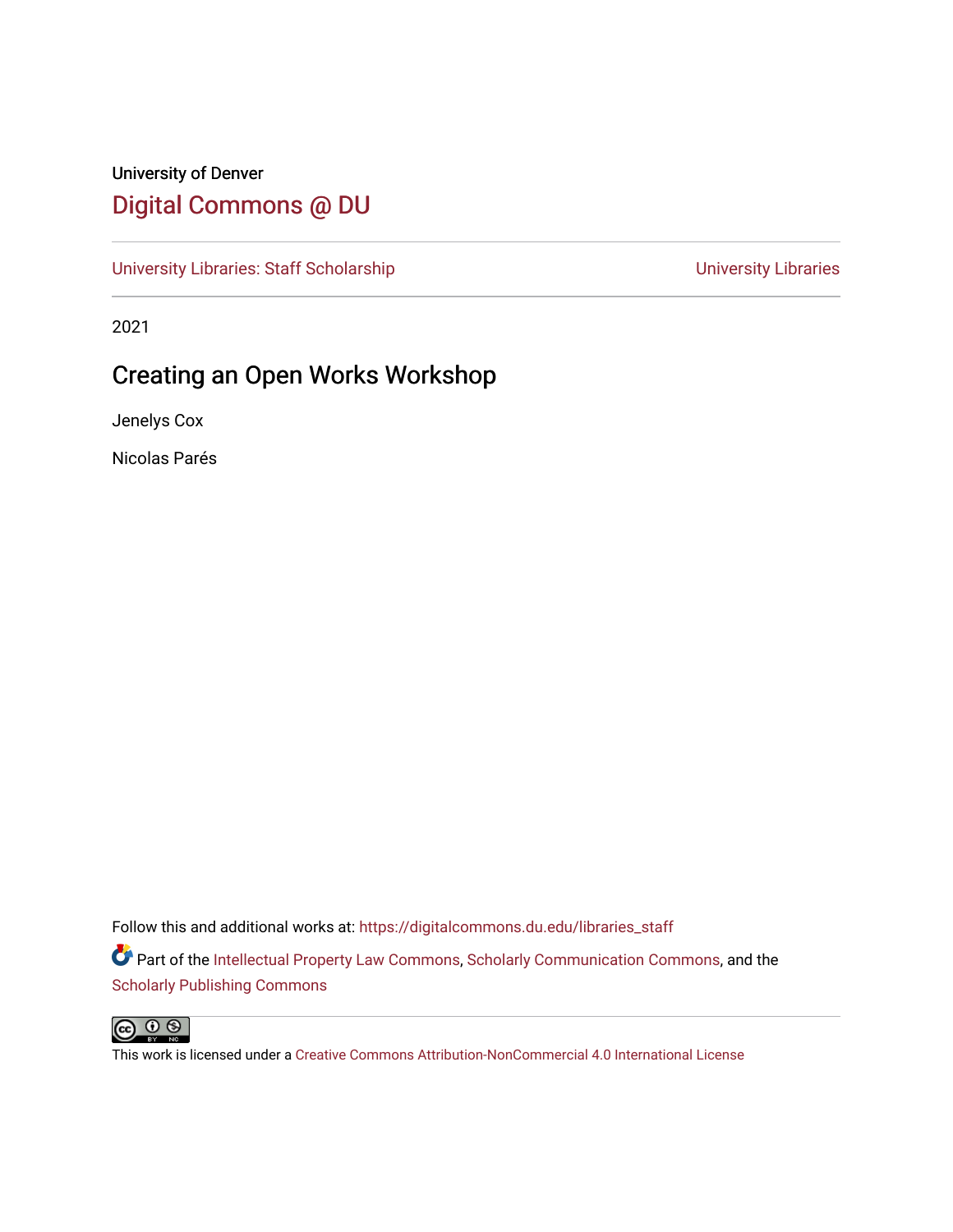#### Creating an Open Works Workshop

#### Publication Statement

This chapter was originally published by the Association of College and Research Libraries as:

Cox, J. & Parés, N. (2021). Creating an open works workshop. In Buljung, B. & Bongiovanni, E. (Eds.) The Scholarly Communications Cookbook (pp. 207-211). Chicago : Association of College and Research Libraries

Copyright is held by the authors. User is responsible for all copyright compliance.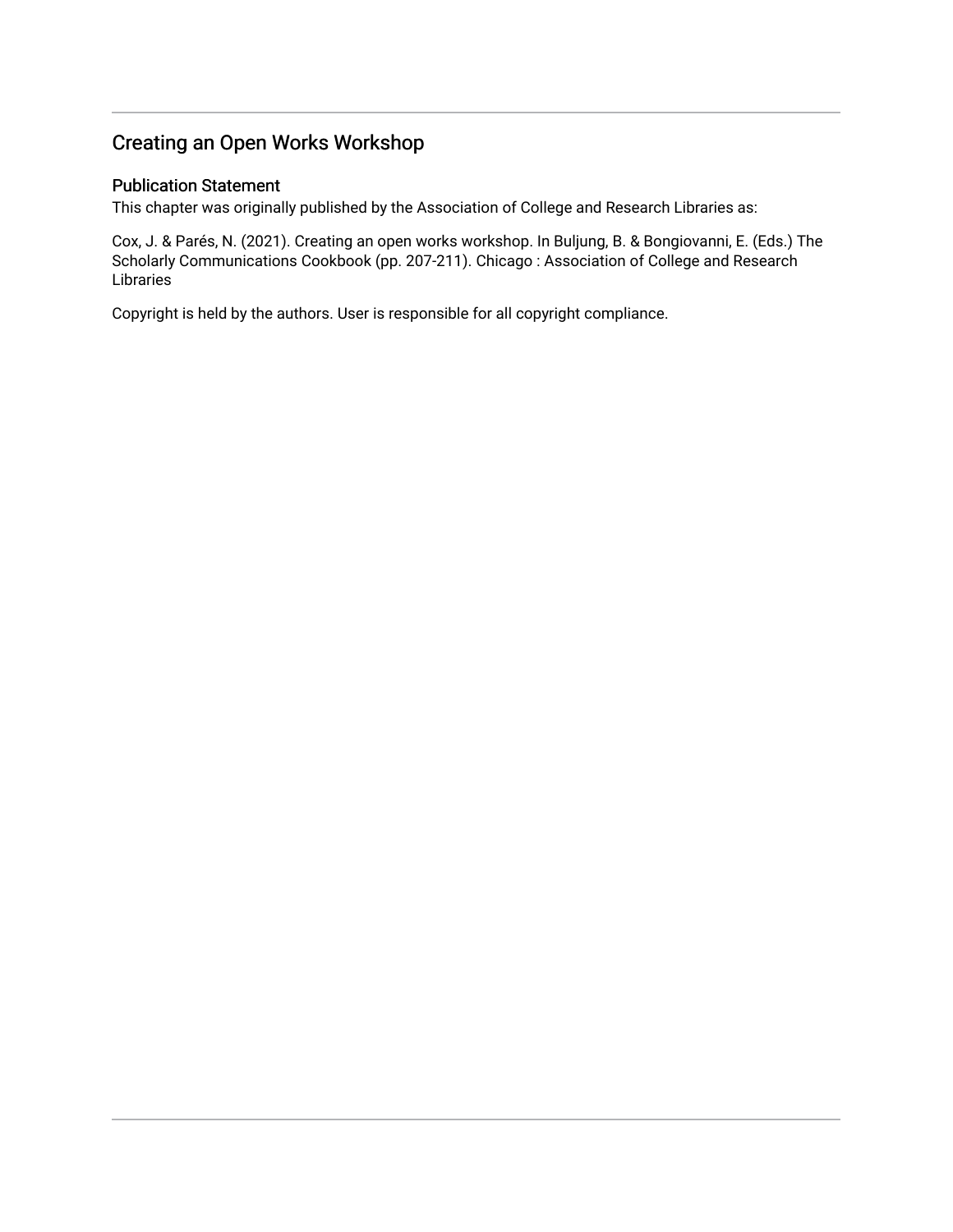# Creating an Open Works Workshop

*Jenelys Cox, Institutional Repository Manager, University of Denver, [Jennifer.Cox@du.edu](mailto:Jennifer.Cox@du.edu) Nicolas Parés, Teaching and Learning Specialist, University of Denver, [Nicolas.Pares@du.edu](mailto:Nicolas.Pares@du.edu)*

#### **NUTRITION INFORMATION**

Learn how to use Creative Commons licensing, choose a hosting platform, and remix open resources. This workshop explores open resource repositories, examines Creative Commons licenses, remixes materials into a group creative work, and walks participants through considerations when hosting works. This workshop supplies valuable, hands-on experience for participants.

#### **LEARNING OUTCOMES**

At the end of this workshop participants will be able to do the following:

- Determine copyright and licensing constraints while exploring open repositories.
- Understand the different Creative Commons license types.
- Remix and license an open work using best practices for attribution.
- Evaluate hosting platforms to best support sharing needs.

#### **NUMBER SERVED**

10–25 participants are the ideal number, but this workshop could be adapted. The number of participants could range widely depending upon the method of delivery—over a web conferencing platform or in-person. The major consideration for limiting the number

of participants is the amount of time that your participants will interact with each other. This consideration may be mitigated by using breakout groups during activities.

- As a first-time activity, expect around 5 participants unless you have amazing marketers.
- For groups of more than 25, consider making groups during activities.

#### **COOKING TIME**

Preparation time:

- First workshop: 4–6 hours
- Later workshop deliveries: 30 minutes Workshop time: 60 minutes total
- Lectures: 30 minutes total
- Activities: 30 minutes total

#### **DIETARY GUIDELINES**

This workshop looks to support faculty, students, and patrons as they contribute to the scholarly landscape through open access means.

Through active and engaging activities, participants not only gain knowledge but also see themselves as contributors to the information marketplace rather than only consumers of information. The focus on licensing fosters confidence and caution in the complicated world of intellectual property while participants exercise their roles as both users

and creators.

ACRL *Framework* addressed:

- Information Has Value
- Scholarship as Conversation
- Information Creation as a Process

#### **INGREDIENTS & EQUIPMENT**

- 1 computer per participant, classroom, or personal device
- 1 Instructional space, physical or virtual
- 1 Workshop Plan which is available in the Additional Resources section (Pares & Cox "Creating open works," 2019)
- Handouts, which are available in the Additional Resources section (Pares & Cox "Creating open works," 2019)
- Shared document
	- High-tech variant: Use editing software for images, sound, or video remixing. Note: This is time-intensive and requires pre-existing technical knowledge for both the presenter and the participants. Recommended for specific audiences and use cases.
	- Low-tech variant: Use physical objects, such as participant-made drawings or zines, newspaper clippings, modeling clay, or printed lines of text. Note: This requires imagination and the participants' physical presence. Participants need to select a license

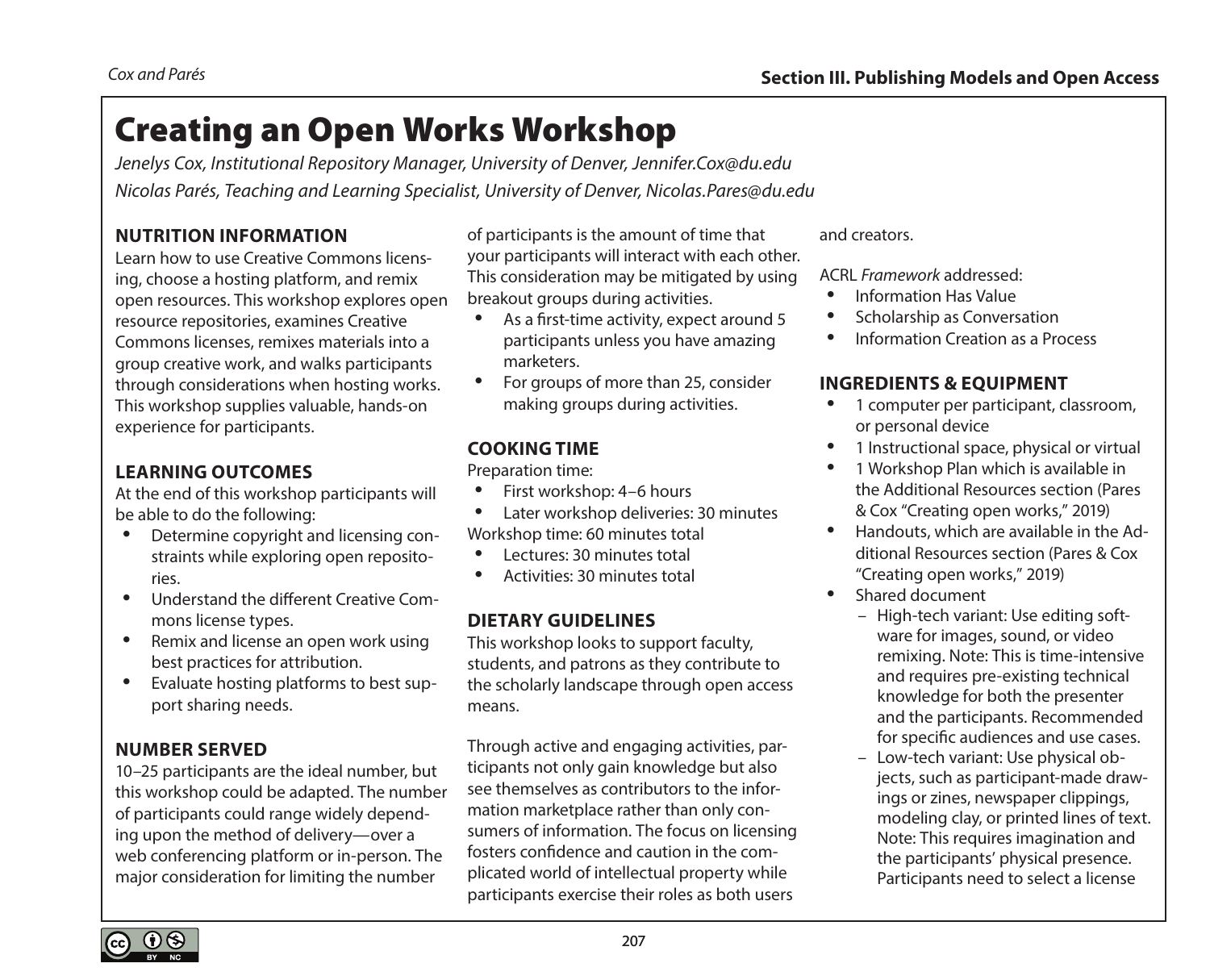for their piece of the whole object for discussion during activities.

#### **PREPARATION**

Design your workshop.

- 1. Fill out the Workshop Plan found in the Additional Resources section (Pares & Cox "Creating open works," 2019) and use the following considerations.
	- a. Who is your audience (public patron, student, faculty, staff)?
	- b. What is your organizational culture around intellectual property and copyright (authorship, ownership, usage, reuse)?
	- c. To what topics, skills, or knowledge sets of interest to your audience can you relate this workshop (remix culture, scholarly communication, professional identity, area of study, etc.)? The default recipe relates to remix culture.
	- d. What institutional or organizational initiatives would this complement?
	- e. What would be a meaningful type of material for your audience to interact with (creative works, scholarly works, media format, etc.)? The default recipe uses creative digital text.
- 2. Use your answers to the above considerations to change the Handouts found in the Additional Resources section.
	- a. Print all handouts.
	- b. Print the workshop surveys or use a system such as Qualtrix or Google Forms to administer the surveys.
- 3. Find open access repository platforms relevant to your audience and chosen for-

mat/material type. Workshop participants will explore these repositories during the workshop activities. The default recipe uses Flickr, YouTube, OER Commons, and Creative Commons Search.

- a. Examples include Dataverse, arXiv, Directory of Open Access Journals, Registry of Open Access Repositories, your institutional repository, Thingiverse, or Jamendo.
- 4. Prepare a shared document (or similar space) where participants can combine openly licensed resources found on the identified platforms. The default recipe uses a Google Document (Pares & Cox "Example shared document," 2019).
	- a. Have a simple, shortened link available for participants to access.
	- b. Create a table with columns for the copied poem entry and for the title, author, source, and license (TASL) of each entry (5-column table with the rows as space for individual participant entries) ("Best practices," 2018).

To repeat your workshop:

- 1. Check all links to online materials for functionality.
- 2. Prepare new templates for shared documents.
- 3. Print Handouts found in the Additional Resources section.

### **COOKING METHOD**

This recipe uses hands-on practice, copyright and Creative Commons licensing education, open access resources, and OER (open educational resource) development tech-

niques. The hands-on practice aspect of this workshop is essential to the participants' experience. Participants will walk away with a practical understanding of Creative Commons licenses along with practical experience remixing materials. Participants will feel comfortable remixing and evaluating materials for their own use, as well as methods for sharing their own creations.

- 1. Introduce facilitators and workshop agenda (2–3 minutes).
- 2. Define open access, open educational resources, copyright, and licensing (2–3 minutes).
- 3. Provide a brief introduction to the Creative Commons license. Use the Creative Commons License Info and Examples handout found in the Additional Resources section (Pares & Cox "Creating open works," 2019) (5 minutes).
	- a. Discuss the difference between copyright and licenses with more detail than that given in step 2.
	- b. Briefly explain the layers of a Creative Commons license—legal code, common deed, and machine-readable code.
	- c. Explain the types of creative and scholarly works for which Creative Commons licenses are right for including videos, articles, books, presentations, audio sets, datasets, offline documents, websites, blogs, course modules, and online courses.
		- Note that Creative Commons licenses are not right for all types of works and may be inappropriate for software, code, etc.

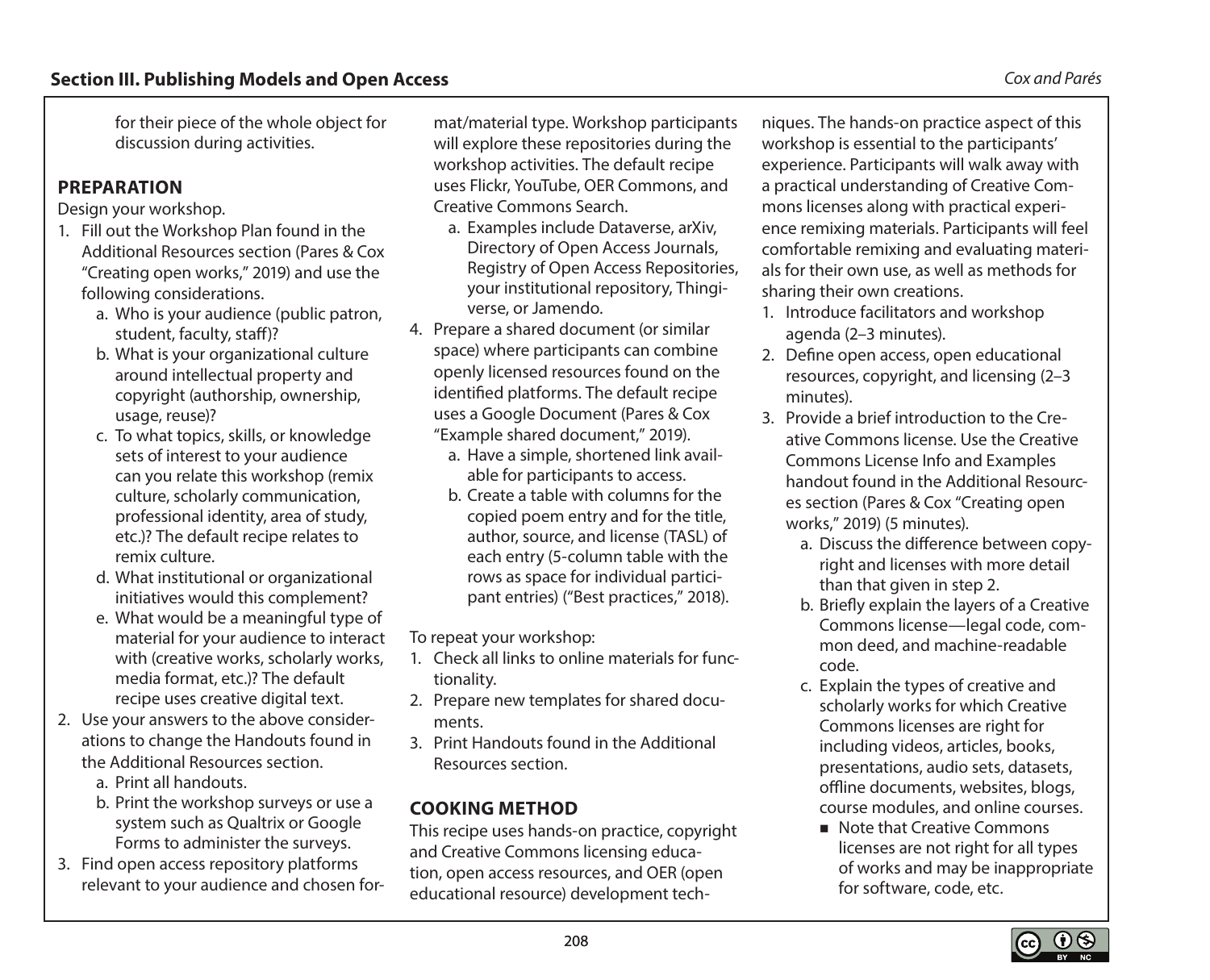#### *Cox and Parés* **Section III. Publishing Models and Open Access**

- d. Describe Creative Commons license types, the permissions granted to the user, and restrictions applied by the creator in the licenses including how they interact within each license.
	- **Emphasize that moral rights are** at the front and center of these licenses.
- e. Discuss what Creative Commons is not: patent, trademark, privacy, or publicity rights.
- f. Optionally mention other types of open licenses, such as GNU or Copyleft if applicable to the workshop participants.
- 4. Explore different open repositories (15 minutes). In this exploratory activity, you will show 2–3 open repositories and websites that use Creative Commons licenses. For example, facilitators could use You-Tube, OER Commons, and Flickr.
	- a. Explain to the workshop participants how to search for and find openly licensed objects in the first repository. Demonstrate how to find the license terms.
	- b. Have participants do the exploration on their own device.
	- c. Repeat steps 4a and 4b for at least one other repository.
- 5. Discuss Creative Commons information as found in the repositories (5 minutes). After participants have completed their searches and found the licenses on objects in the repositories, ask them to share what they found.
	- a. Which licenses did the creators commonly use?
- b. What uses do those licenses allow?
- c. What must participants do to appropriately use the work according to the license?
- d. If time allows, ask participants to share any interesting examples or ask questions.
- 6. Discuss the process for licensing original works or remixing existing materials (5 minutes).
	- a. Explain how to license one's own original work. Use the Creative Commons licensing flowchart found in the Additional Resources section (Pares & Cox "Creating open works," 2019).
		- Go to the Creative Commons website and work through their form ("Choose a license," n.d.).
	- b. Explain the additional steps needed to collect TASL components ("Best practices," 2018), remix other individuals' works, and apply a Creative Commons license to the new work.
- 7. Remix materials in a group activity (15 minutes). This activity is the cumulative exercise where participants will find remixable objects, document their license information in the TASL structure ("Best practices," 2018), and then deposit their work in a shared document so the instructor can pull all objects together and craft a remixed and appropriately cited piece of work. Here, we use a poem as the remixed work. The following instructional steps can be used:
	- a. Explain that the workshop participants are going to remix materials into their own group poem.
- b. Have participants go to one of the sites listed in the Additional Resource section and find an openly licensed poem which they want to adapt ("Welcome to CC Mixter," n.d.; Jung, n.d.).
- c. Collect basic citation information using the TASL framework ("Best practices," 2018).
- d. Have each participant find a single line or multiple lines to include in the group work.
- e. Instruct participants to put their entries into a shared space like a Google Doc, an example of which is available in the Additional Resources section (Pares & Cox "Example shared document," 2019), which has space to capture their entry and the entry's TASL information ("Best practices," 2018).
- f. Combine or have participants combine the entries into a single item to construct the remixed poem. Enjoy the results!
- 8. Explain considerations for hosting an original or remixed creation. Use the Hosting Considerations handout found in the Additional Resources section (Pares & Cox "Creating open works," 2019) (5 minutes).
	- a. Discuss repositories where participants could share and host their own creations. This is a valuable time to show off options specific to your audience.
	- b. Discuss pros and cons of different hosting options like institutional repositories, disciplinary repositories, society repositories, data repositories, media-specific platforms, personal

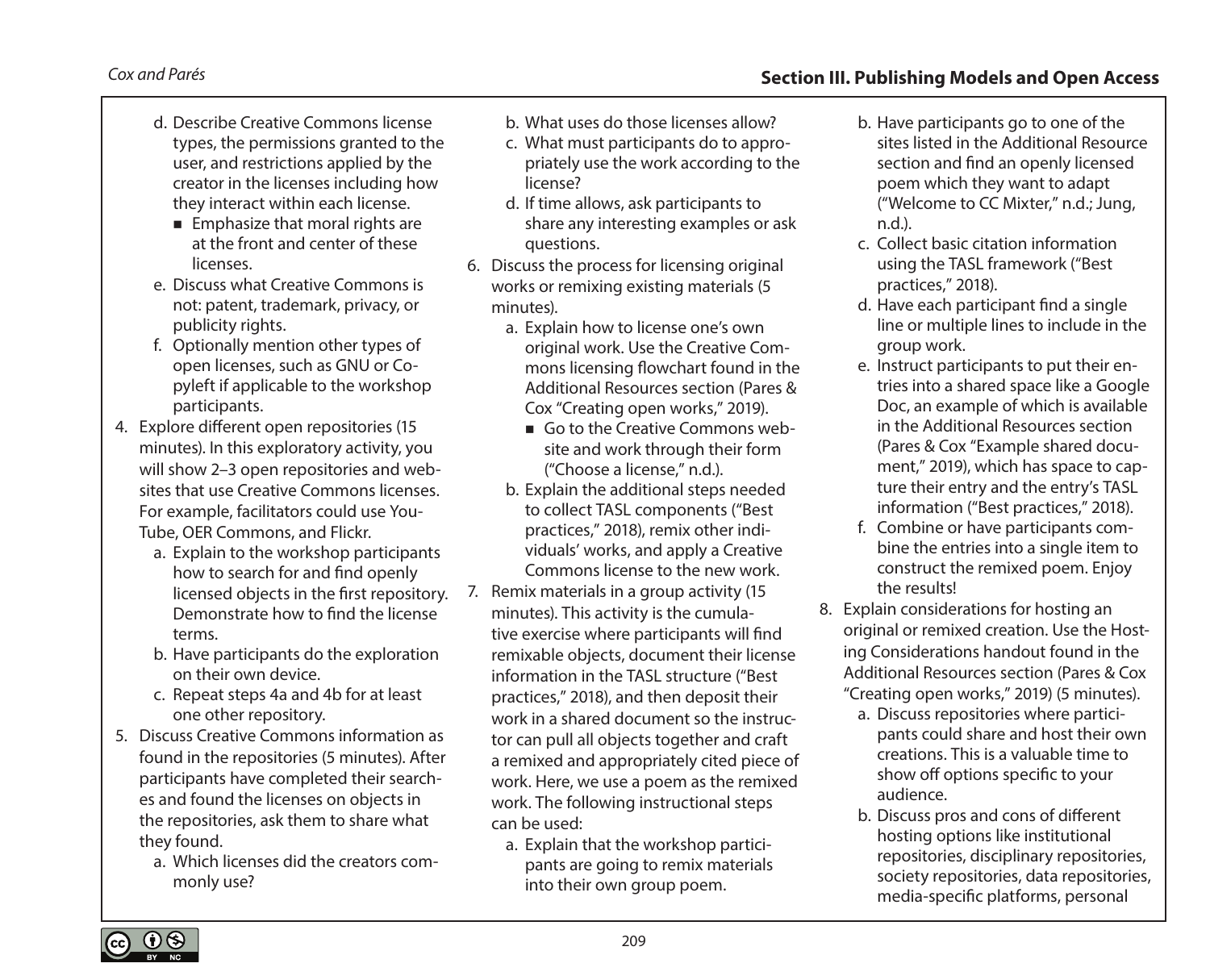sites, or popular scholarship sharing sites such as ResearchGate.

- c. Discuss appropriateness of platforms to material types and note that some publications may have specific sharing requirements.
- d. For in-depth workshops or knowledgeable audiences, this is a good place to discuss traditional publishing and the legal issues around sharing published works through the repositories and platforms you choose to mention.
- 9. Debrief activity, answer questions, and administer the Workshop Survey found in the Additional Resources section (Pares & Cox "Creating open works," 2019) (5 minutes).
	- a. Debrief the activity and include time for follow-up questions or clarifications.
	- b. Include a Workshop Survey to support continuous improvement of the workshop's learning outcomes. Consider customizing your survey with items like scale questions (Likert scale) and questions that identify the participant's professional background.

#### **ALLERGY WARNINGS**

In preparation for the workshop, have relevant media types and examples ready to make the workshop more engaging. Make sure to check that URLs, websites, and any digital examples are up to date prior to the workshop. Also, consider sharing your workshop lesson plan so that participants are clear

on how the activities, topics, and group work tie together.

For large workshops, we recommend making all activities group activities and using breakout groups. Group activities can be timeconsuming so make sure to keep track of time during the poetry creation and exploratory steps.

Consider the needs of your audience. Their knowledge of and openness to the topic of open scholarship may change the depth of your discussions or even which topics you wish to present. It is ok to go slow with newcomers or skeptical groups. Some may want a smorgasbord of in-depth content, but sometimes a small serving size can go a long way and may be better received! Finally, do your best to schedule your workshop to accommodate your target audience's availability.

#### **CLEAN-UP**

Even though this 1-hour workshop will go beyond just an introduction to these topics and into the actual application, further discussion with certain participants, such as faculty or students, is beneficial. Contact information should be readily available as further discussions and development of an open access community will occur!

If the output from your group workshop is interesting or useful, consider asking participants for permission to share their work through your institution's repository or other platforms.

#### **CHEF'S NOTES**

This workshop can be facilitated as a virtual workshop, but a virtual collaboration activity requires more preparation, such as scheduling and readying appropriate software for attendees to use during a web conference. A virtual recipe requires your participants to have more technical knowledge and access to personal technology. In addition, all activities, materials, and examples must be accessible online.

This workshop can be even more valuable and engaging when customized for specific audiences. Some activities and areas of discussion may be more relevant to different audiences. One way to modify this recipe is to look at the types of copyrightable media presented and remixed during the workshop. Consider using articles, music lyrics, stories, zines, drawings, sculptures (using Play-Doh or modeling clay), and other types of copyrightable media for remix by the participants.

When speaking to research-producing faculty or doctoral students, consider going more in-depth on traditional publishing agreements and traditional types of scholarship. For undergraduate students and public audiences, consider using non-traditional scholarship options—such as art, creative writing, memes, or music—to make tasks more engaging. If you present this workshop to a specific disciplinary group, consider customizing examples and activities to their area of study. For example, use repositories common to their field and the types of scholarship